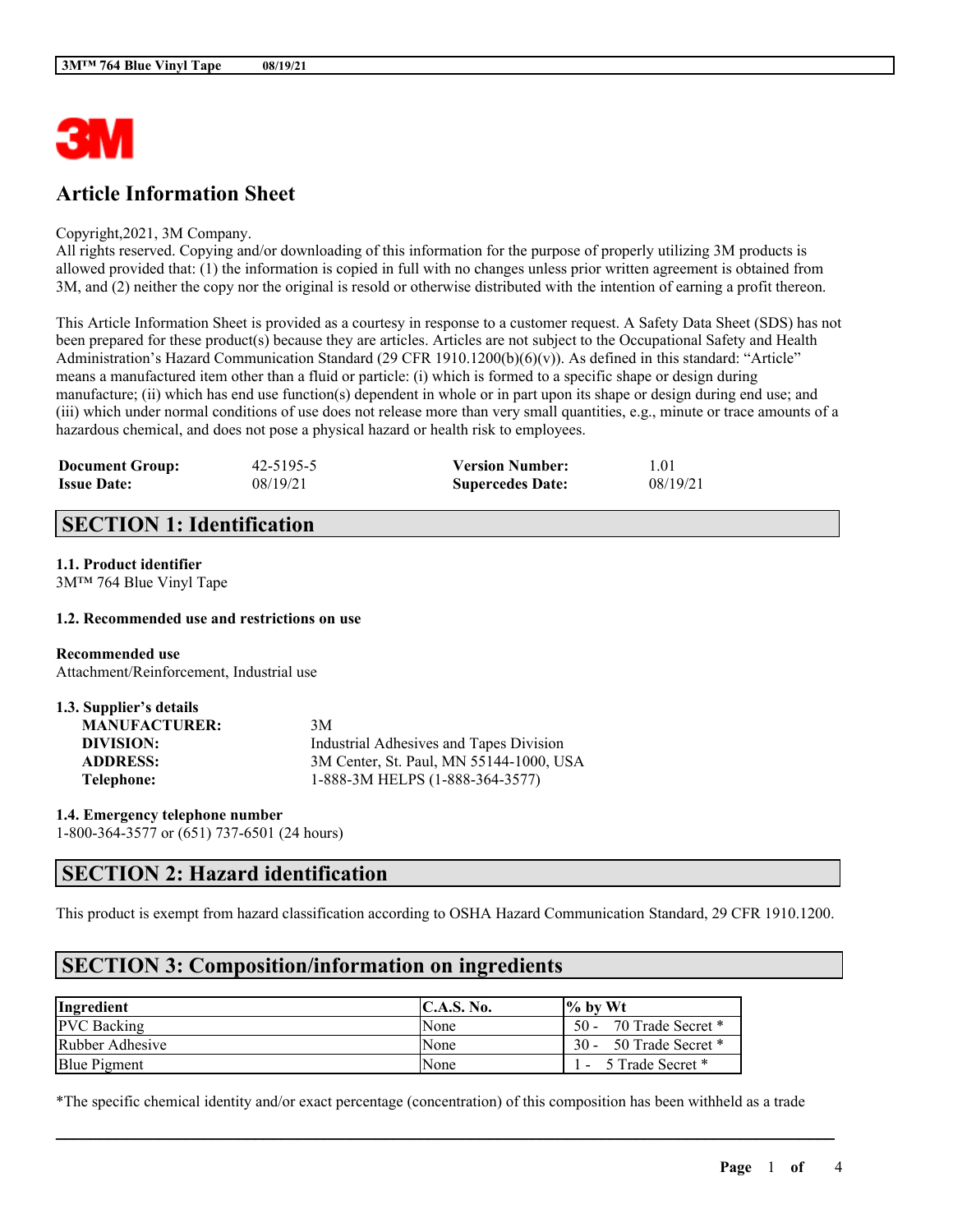secret.

### **SECTION 4: First aid measures**

#### **4.1. Description of first aid measures**

**Inhalation:** No need for first aid is anticipated.

**Skin Contact:** No need for first aid is anticipated.

**Eye Contact:** No need for first aid is anticipated.

**If Swallowed:** No need for first aid is anticipated.

### **SECTION 5: Fire-fighting measures**

In case of fire: Use a fire fighting agent suitable for ordinary combustible material such as water or foam.

### **SECTION 6: Accidental release measures**

**6.1. Personal precautions, protective equipment and emergency procedures** Not applicable.

### **6.2. Environmental precautions**

Not applicable.

**6.3. Methods and material for containment and cleaning up** Not applicable.

## **SECTION 7: Handling and storage**

### **7.1. Precautions for safe handling**

This product is considered to be an article which does not release or otherwise result in exposure to a hazardous chemical under normal use conditions.

### **7.2. Conditions for safe storage including any incompatibilities**

No special storage requirements.

## **SECTION 8: Exposure controls/personal protection**

This product is considered to be an article which does not release or otherwise result in exposure to a hazardous chemical under normal use conditions. No engineering controls or personal protective equipment (PPE) are necessary.

 $\mathcal{L}_\mathcal{L} = \mathcal{L}_\mathcal{L} = \mathcal{L}_\mathcal{L} = \mathcal{L}_\mathcal{L} = \mathcal{L}_\mathcal{L} = \mathcal{L}_\mathcal{L} = \mathcal{L}_\mathcal{L} = \mathcal{L}_\mathcal{L} = \mathcal{L}_\mathcal{L} = \mathcal{L}_\mathcal{L} = \mathcal{L}_\mathcal{L} = \mathcal{L}_\mathcal{L} = \mathcal{L}_\mathcal{L} = \mathcal{L}_\mathcal{L} = \mathcal{L}_\mathcal{L} = \mathcal{L}_\mathcal{L} = \mathcal{L}_\mathcal{L}$ 

## **SECTION 9: Physical and chemical properties**

### **9.1. Information on basic physical and chemical properties**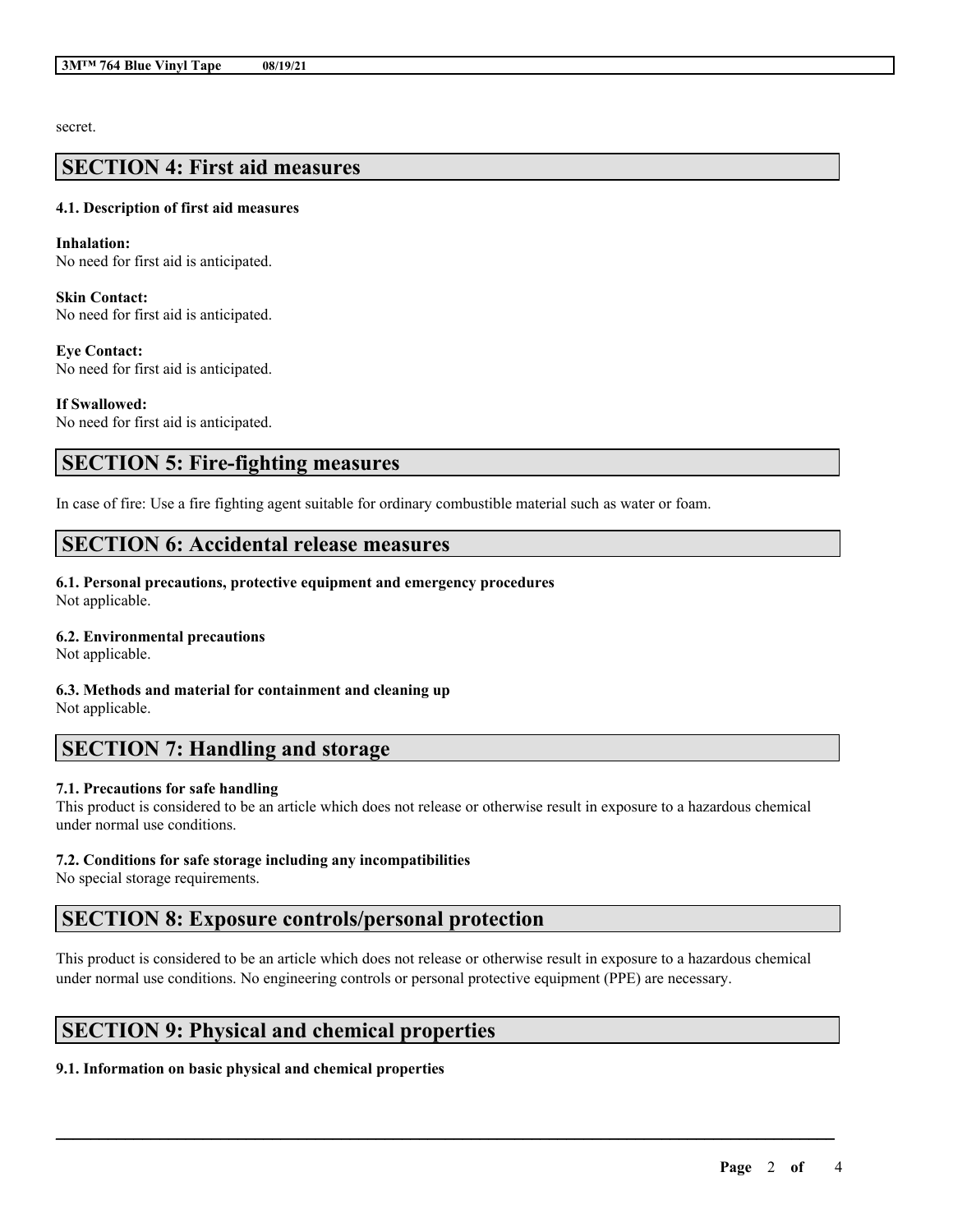| Solid<br><b>Physical state</b><br>Multicolor<br>Color<br><b>Specific Physical Form:</b><br>Roll of Tape<br>Odorless<br>Odor<br><b>Odor threshold</b><br>Not Applicable<br>Not Applicable<br>рH<br>Not Applicable<br><b>Melting point</b><br>Not Applicable<br><b>Boiling Point</b><br><b>Flash Point</b><br>Not Applicable<br>Not Applicable<br><b>Evaporation rate</b><br>Not Classified<br><b>Flammability (solid, gas)</b><br><b>Flammable Limits(LEL)</b><br>Not Applicable<br><b>Flammable Limits(UEL)</b><br>Not Applicable<br>Not Applicable<br><b>Vapor Pressure</b><br>Not Applicable<br><b>Vapor Density</b><br><b>Specific Gravity</b><br>Not Applicable<br><b>Solubility in Water</b><br>Nil<br>Solubility- non-water<br>Not Applicable<br>Partition coefficient: n-octanol/water<br>No Data Available<br><b>Autoignition temperature</b><br>Not Applicable<br><b>Decomposition temperature</b><br>Not Applicable<br><b>Viscosity</b><br>Not Applicable<br>Not Applicable<br><b>Volatile Organic Compounds</b><br>Not Applicable<br><b>Percent volatile</b><br>Not Applicable<br><b>VOC Less H2O &amp; Exempt Solvents</b> | Appearance |  |
|----------------------------------------------------------------------------------------------------------------------------------------------------------------------------------------------------------------------------------------------------------------------------------------------------------------------------------------------------------------------------------------------------------------------------------------------------------------------------------------------------------------------------------------------------------------------------------------------------------------------------------------------------------------------------------------------------------------------------------------------------------------------------------------------------------------------------------------------------------------------------------------------------------------------------------------------------------------------------------------------------------------------------------------------------------------------------------------------------------------------------------------|------------|--|
|                                                                                                                                                                                                                                                                                                                                                                                                                                                                                                                                                                                                                                                                                                                                                                                                                                                                                                                                                                                                                                                                                                                                        |            |  |
|                                                                                                                                                                                                                                                                                                                                                                                                                                                                                                                                                                                                                                                                                                                                                                                                                                                                                                                                                                                                                                                                                                                                        |            |  |
|                                                                                                                                                                                                                                                                                                                                                                                                                                                                                                                                                                                                                                                                                                                                                                                                                                                                                                                                                                                                                                                                                                                                        |            |  |
|                                                                                                                                                                                                                                                                                                                                                                                                                                                                                                                                                                                                                                                                                                                                                                                                                                                                                                                                                                                                                                                                                                                                        |            |  |
|                                                                                                                                                                                                                                                                                                                                                                                                                                                                                                                                                                                                                                                                                                                                                                                                                                                                                                                                                                                                                                                                                                                                        |            |  |
|                                                                                                                                                                                                                                                                                                                                                                                                                                                                                                                                                                                                                                                                                                                                                                                                                                                                                                                                                                                                                                                                                                                                        |            |  |
|                                                                                                                                                                                                                                                                                                                                                                                                                                                                                                                                                                                                                                                                                                                                                                                                                                                                                                                                                                                                                                                                                                                                        |            |  |
|                                                                                                                                                                                                                                                                                                                                                                                                                                                                                                                                                                                                                                                                                                                                                                                                                                                                                                                                                                                                                                                                                                                                        |            |  |
|                                                                                                                                                                                                                                                                                                                                                                                                                                                                                                                                                                                                                                                                                                                                                                                                                                                                                                                                                                                                                                                                                                                                        |            |  |
|                                                                                                                                                                                                                                                                                                                                                                                                                                                                                                                                                                                                                                                                                                                                                                                                                                                                                                                                                                                                                                                                                                                                        |            |  |
|                                                                                                                                                                                                                                                                                                                                                                                                                                                                                                                                                                                                                                                                                                                                                                                                                                                                                                                                                                                                                                                                                                                                        |            |  |
|                                                                                                                                                                                                                                                                                                                                                                                                                                                                                                                                                                                                                                                                                                                                                                                                                                                                                                                                                                                                                                                                                                                                        |            |  |
|                                                                                                                                                                                                                                                                                                                                                                                                                                                                                                                                                                                                                                                                                                                                                                                                                                                                                                                                                                                                                                                                                                                                        |            |  |
|                                                                                                                                                                                                                                                                                                                                                                                                                                                                                                                                                                                                                                                                                                                                                                                                                                                                                                                                                                                                                                                                                                                                        |            |  |
|                                                                                                                                                                                                                                                                                                                                                                                                                                                                                                                                                                                                                                                                                                                                                                                                                                                                                                                                                                                                                                                                                                                                        |            |  |
|                                                                                                                                                                                                                                                                                                                                                                                                                                                                                                                                                                                                                                                                                                                                                                                                                                                                                                                                                                                                                                                                                                                                        |            |  |
|                                                                                                                                                                                                                                                                                                                                                                                                                                                                                                                                                                                                                                                                                                                                                                                                                                                                                                                                                                                                                                                                                                                                        |            |  |
|                                                                                                                                                                                                                                                                                                                                                                                                                                                                                                                                                                                                                                                                                                                                                                                                                                                                                                                                                                                                                                                                                                                                        |            |  |
|                                                                                                                                                                                                                                                                                                                                                                                                                                                                                                                                                                                                                                                                                                                                                                                                                                                                                                                                                                                                                                                                                                                                        |            |  |
|                                                                                                                                                                                                                                                                                                                                                                                                                                                                                                                                                                                                                                                                                                                                                                                                                                                                                                                                                                                                                                                                                                                                        |            |  |
|                                                                                                                                                                                                                                                                                                                                                                                                                                                                                                                                                                                                                                                                                                                                                                                                                                                                                                                                                                                                                                                                                                                                        |            |  |
|                                                                                                                                                                                                                                                                                                                                                                                                                                                                                                                                                                                                                                                                                                                                                                                                                                                                                                                                                                                                                                                                                                                                        |            |  |
|                                                                                                                                                                                                                                                                                                                                                                                                                                                                                                                                                                                                                                                                                                                                                                                                                                                                                                                                                                                                                                                                                                                                        |            |  |
|                                                                                                                                                                                                                                                                                                                                                                                                                                                                                                                                                                                                                                                                                                                                                                                                                                                                                                                                                                                                                                                                                                                                        |            |  |
|                                                                                                                                                                                                                                                                                                                                                                                                                                                                                                                                                                                                                                                                                                                                                                                                                                                                                                                                                                                                                                                                                                                                        |            |  |

## **SECTION 10: Stability and reactivity**

This material is considered to be non reactive under normal use conditions.

# **SECTION 11: Toxicological information**

**Inhalation:** No health effects are expected

**Skin Contact:** No health effects are expected

**Eye Contact:** No health effects are expected

**Ingestion:** No health effects are expected

### **Additional Information:**

This product, when used under reasonable conditions and in accordance with the directions for use, should not present a health hazard. However, use or processing of the product in a manner not in accordance with the product's directions for use may affect the performance of the product and may present potential health and safety hazards.

 $\mathcal{L}_\mathcal{L} = \mathcal{L}_\mathcal{L} = \mathcal{L}_\mathcal{L} = \mathcal{L}_\mathcal{L} = \mathcal{L}_\mathcal{L} = \mathcal{L}_\mathcal{L} = \mathcal{L}_\mathcal{L} = \mathcal{L}_\mathcal{L} = \mathcal{L}_\mathcal{L} = \mathcal{L}_\mathcal{L} = \mathcal{L}_\mathcal{L} = \mathcal{L}_\mathcal{L} = \mathcal{L}_\mathcal{L} = \mathcal{L}_\mathcal{L} = \mathcal{L}_\mathcal{L} = \mathcal{L}_\mathcal{L} = \mathcal{L}_\mathcal{L}$ 

## **SECTION 12: Ecological information**

This article is expected to present a low environmental risk either because use and disposal are unlikely to result in a